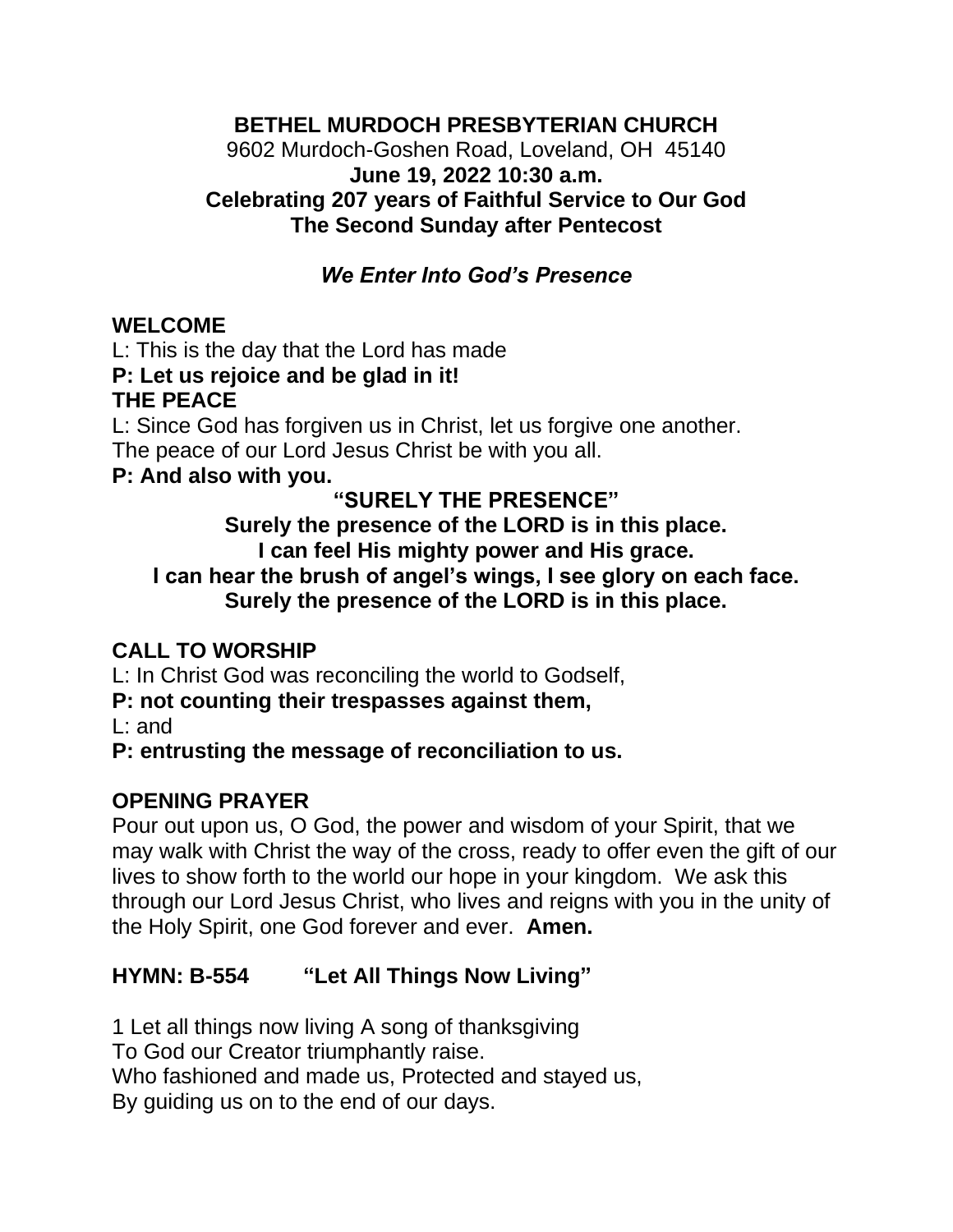God's banners are o'er us, Pure light goes before us, A pillar of fire shining forth in the night. Till shadows have vanished All fearfulness banished, As forward we travel from light into light.

2 By law God enforces, The stars in their courses The sun in its orbit obediently shine; The hills and the mountains, The rivers and fountains, The depths of the ocean proclaim God divine. We too should be voicing our love and rejoicing; With glad adoration a song let us raise; Till all things now living Unite in thanksgiving: To God in the highest, Hosanna and praise.

# **CALL TO CONFESSION**:

If we say we have no sin, we deceive ourselves, and the truth is not in us. But if we confess our sins, God who is faithful and just will forgive us our sins and cleanse us from all unrighteousness. In humility and faith let us confess our sin to God as we pray together saying,

# **PRAYER OF CONFESSION:**

**Almighty God, you poured your Spirit upon gathered disciples creating bold tongues, open ears, and a new community of faith. We confess that we hold back the force of your Spirit among us. We do not listen for your word of grace, speak the good news of your love, or live as a people made one in Christ. Have mercy on us, O God. Transform our timid lives by the power of your Spirit, and fill us with a flaming desire to be your faithful people, doing your will for the sake of Jesus Christ our Lord.**

**SILENT PRAYER OF CONFESSION**

# **ASSURANCE OF PARDON**

L: The mercy of the Lord is from everlasting to everlasting. I declare to you, in the name of Jesus Christ, we are forgiven. May the God of mercy, who forgives us all our sins, strengthen us in all goodness, and by the power of the Holy Spirit keep us in eternal life.

#### **P: Thanks be to God! Amen.**

**\*RESPONSE: "Gloria Patri"**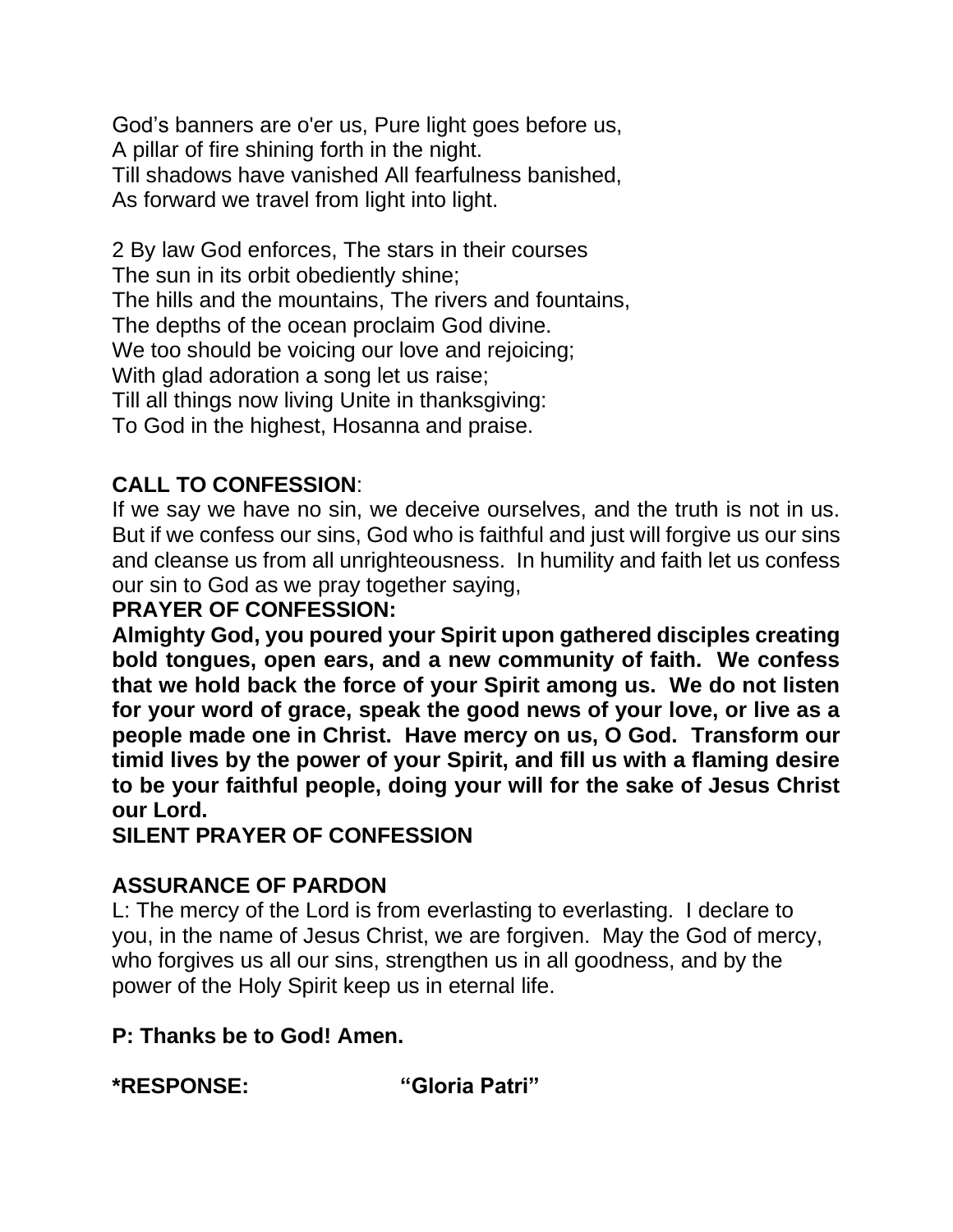Glory be to the Father, and to the Son, and to the Holy Ghost; As it was in the beginning, is now, and ever shall be, world without end. Amen, Amen.

# *We Hear God's Word*

### **SPECIAL MUSIC: W&R-638 "O Christ, the Healer, We Have Come"**

1 O Christ, the healer, we have come to pray for health, to plead for friends. How can we fail to be restored when reached by love that never ends?

2 From every ailment flesh endures our bodies clamor to be freed; yet in our hearts we would confess that wholeness is our deepest need.

3 In conflicts that destroy our health we recognize the world's disease, our common life declares our ills. Is there no cure, O Christ, for these?

4 Grant that we all, made one in faith, in your community may find the wholeness that, enriching us, shall reach the whole of humankind.

# **NEW TESTAMENT LESSON: Galatians 3:23-29**

**<sup>23</sup>** Before the coming of this faith, we were held in custody under the law, locked up until the faith that was to come would be revealed. **<sup>24</sup>** So the law was our guardian until Christ came that we might be justified by faith. **<sup>25</sup>** Now that this faith has come, we are no longer under a guardian.

**<sup>26</sup>** So in Christ Jesus you are all children of God through faith, **<sup>27</sup>** for all of you who were baptized into Christ have clothed yourselves with Christ. **<sup>28</sup>** There is neither Jew nor Gentile, neither slave nor free, nor is there male and female, for you are all one in Christ Jesus. **<sup>29</sup>** If you belong to Christ, then you are Abraham's seed, and heirs according to the promise.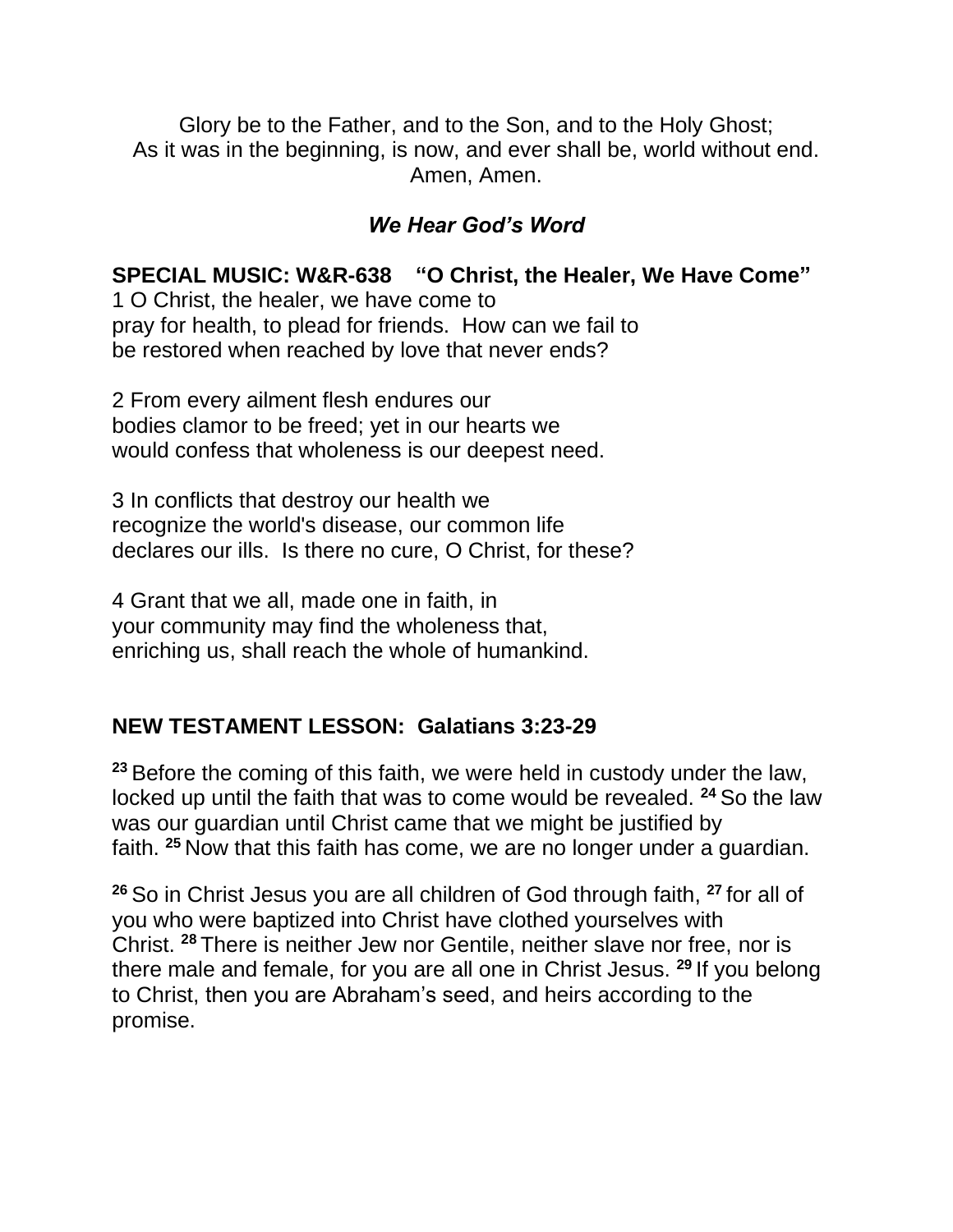#### **PSALM: Psalm 22:19-28**

**<sup>19</sup>** But you, LORD, do not be far from me. You are my strength; come quickly to help me. **<sup>20</sup>** Deliver me from the sword, my precious life from the power of the dogs. **<sup>21</sup>** Rescue me from the mouth of the lions; save me from the horns of the wild oxen. **<sup>22</sup>** I will declare your name to my people; in the assembly I will praise you. **<sup>23</sup>** You who fear the LORD, praise him! All you descendants of Jacob, honor him! Revere him, all you descendants of Israel! **<sup>24</sup>** For he has not despised or scorned the suffering of the afflicted one; he has not hidden his face from him but has listened to his cry for help. **<sup>25</sup>** From you comes the theme of my praise in the great assembly; before those who fear you<sup>[\[a\]](about:blank#fen-NIV-14230a)</sup> I will fulfill my vows. **<sup>26</sup>** The poor will eat and be satisfied; those who seek the LORD will praise him may your hearts live forever! **<sup>27</sup>** All the ends of the earth will remember and turn to the LORD, and all the families of the nations will bow down before him, **<sup>28</sup>** for dominion belongs to the LORD and he rules over the nations.

# **GOSPEL LESSON: Luke 8:26-39**

**<sup>26</sup>** They sailed to the region of the Gerasenes, which is across the lake from Galilee. **<sup>27</sup>** When Jesus stepped ashore, he was met by a demonpossessed man from the town. For a long time this man had not worn clothes or lived in a house, but had lived in the tombs. **<sup>28</sup>** When he saw Jesus, he cried out and fell at his feet, shouting at the top of his voice, "What do you want with me, Jesus, Son of the Most High God? I beg you, don't torture me!" **<sup>29</sup>** For Jesus had commanded the impure spirit to come out of the man. Many times it had seized him, and though he was chained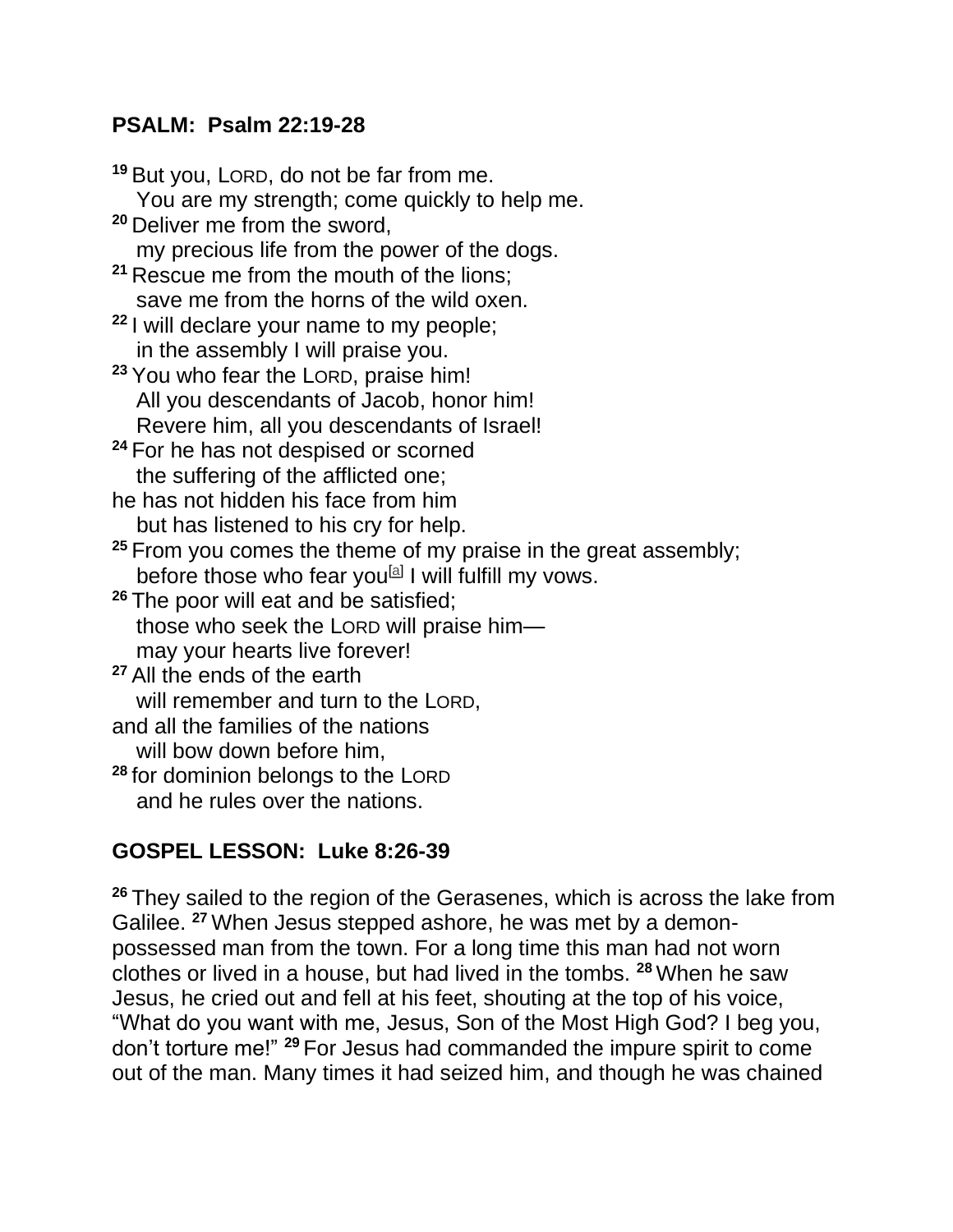hand and foot and kept under guard, he had broken his chains and had been driven by the demon into solitary places.

**<sup>30</sup>** Jesus asked him, "What is your name?"

"Legion," he replied, because many demons had gone into him. **<sup>31</sup>** And they begged Jesus repeatedly not to order them to go into the Abyss.

**<sup>32</sup>** A large herd of pigs was feeding there on the hillside. The demons begged Jesus to let them go into the pigs, and he gave them permission. **<sup>33</sup>** When the demons came out of the man, they went into the pigs, and the herd rushed down the steep bank into the lake and was drowned.

**<sup>34</sup>** When those tending the pigs saw what had happened, they ran off and reported this in the town and countryside, **<sup>35</sup>** and the people went out to see what had happened. When they came to Jesus, they found the man from whom the demons had gone out, sitting at Jesus' feet, dressed and in his right mind; and they were afraid. **<sup>36</sup>** Those who had seen it told the people how the demon-possessed man had been cured. **<sup>37</sup>** Then all the people of the region of the Gerasenes asked Jesus to leave them, because they were overcome with fear. So he got into the boat and left.

**<sup>38</sup>** The man from whom the demons had gone out begged to go with him, but Jesus sent him away, saying, **<sup>39</sup>** "Return home and tell how much God has done for you." So the man went away and told all over town how much Jesus had done for him.

# **MESSAGE: Experiential Scripture Rev. Dr. Deborah Uchtman**

This morning we are going to use our imaginations and place ourselves fully into the biblical text. We will take part in the action as the disciples who are accompanying Jesus. To get us in the spirit of our adventure, let us visualize where we are and what we are doing. We have set sail on the Sea of Galilee with our teacher, Jesus. The boat is gently rocking as the waves caress the hull, quietly splashing. The smell of the gentle breeze as we set sail is calming and relaxing, so it is not surprising when Jesus nods off for a nap.

Suddenly, a squall arises and the boat is in danger of sinking, we are afraid of being swamped and we fear for our lives. We wake Jesus saying,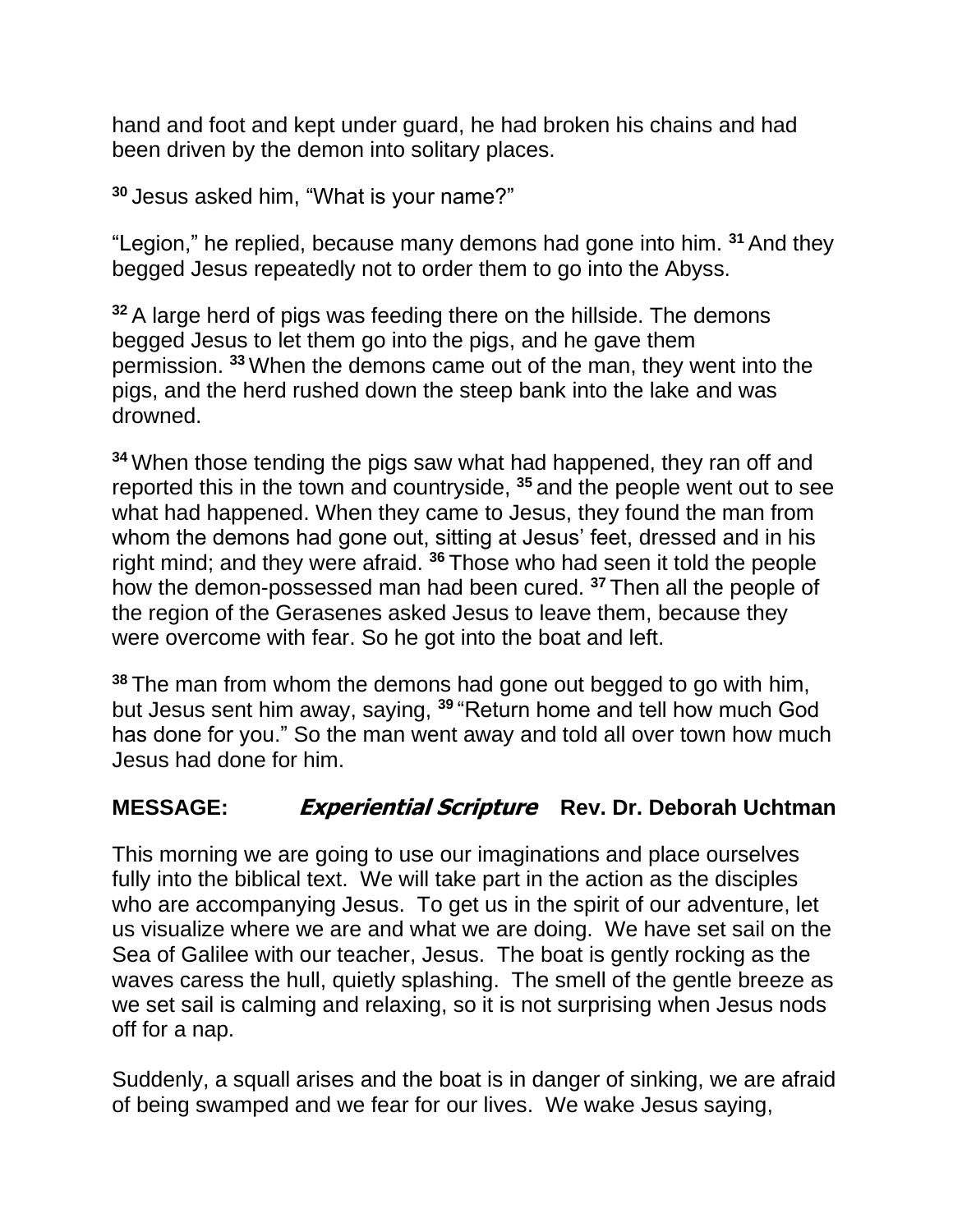"Master, we are going to drown!" Only to witness Jesus rebuke the storm, calming the wild waters of the sea; then turning to us and asking, "Where is your faith?" We are stunned still wondering who Jesus really is that he has power to speak and something miraculous happens. Jesus appears to have Lordship over nature as we just saw him quiet a raging storm with simply a word.

We have continued our journey sailing across the Galilee on smooth waters and have arrived upon the shores of the Gerasenes. As disciples of a teacher like Jesus, we are used to seeing people who are curious about what he will say and at this point we almost expect a large crowd everywhere we go. But today will be something entirely different. Jesus steps ashore near the tombs and there is only one man, but this man is wild-eyed, naked, dirty, smelly, wearing broken chains on his right wrist and left ankle that drag in the dirt behind him. It is easy for us to see that he has been tormented and tortured by whatever has a hold on him. He appears to have been the victim of a tremendous amount of physical abuse. This poor man is clearly demon possessed! As disciples, we stay back so as not to spook this man and cause him to go into a fit perhaps striking out at Jesus.

Jesus has no such qualms, he strides forward to the man and commands the impure spirit to come out of him. We are dumbfounded and alarmed when the man falls at Jesus' feet and we hear the gravelly, broken sound of many voices begging to not be tortured. Instead of astonishment and fear, Jesus asks the voices for their name and they reply, "Legion" even as they continued to beg Jesus for mercy.

We have seen many unusual things as Jesus' disciples, but it is still disconcerting and bewildering to encounter demon possessed people. We are unsure of how to help or what might escalate the situation, so we stay where we are feeling the fear, grief and tension within the moment as Legion continues to beg to not be sent into the Abyss.

Just then, Legion directs Jesus' line of sight to the herd of pigs on the hillside. Each swine looked to be bristly, big and solid. We could hear them snorting, snuffling and rooting in the distance. Legion pleaded to leave the man and be permitted to enter into the pigs. Jesus said go. There was a soft popping sound as each demon left the man. We could see the arc through the sky of the demons' dark path toward, and their entrance into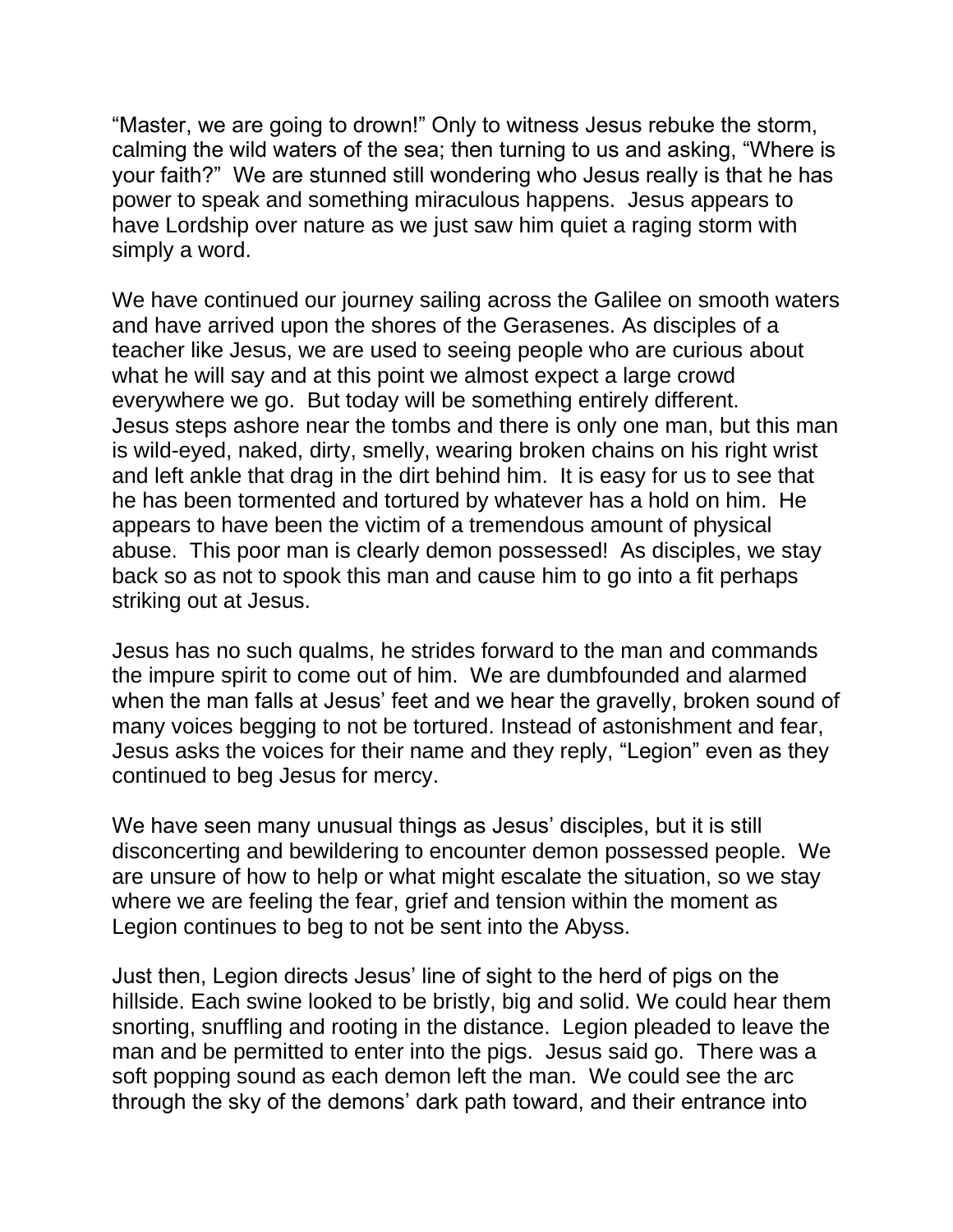the pigs. The swine screamed and squealed as they wheeled themselves around to stampede down the steep bank. Their thundering hooves drove into the lake creating a tidal wave, even as the swine and Legion drowned in the depths of the sea.

After the demons had left the man, his eyes cleared then welled up with tears because he was finally freed from the torture. We helped guide him into the sea so he could wash the stink off to clean up and put on some clothing. After dressing, he gratefully took a seat at the feet of Jesus for having saved him.

In the meantime, while we were tending to the redeemed man, the terrified swineherds ran to the town and the countryside to tell of this wild and crazy event that Jesus had done, and the people came to see for themselves, not believing it could actually be that bad.

We sat near Jesus and the man listening to the good news of God's love for even the demon possessed, as the people arrived. Their eyes grew wide with shock as they recognized the man and the drastic change that had come over him. They gazed in horror at the empty hillside and the realization that the swine were no more. The people concluded that what this man Jesus had done was too frightening for them. The terror of the people was intense because they understood that Jesus had cured the man who had lived so long in the tombs, naked, and untamed. The power that Jesus must have was threatening to their lives and community; the possibility of what Jesus could do was too disturbing to allow him to remain in their land. The people of the region asked Jesus to leave, so he got into the boat to leave.

We wade into the water and begin pushing the boat off of the shore and into the sea; the man came up begging to come with us. We were a bit surprised when Jesus said no, until we heard him say, "Return home and tell how much God has done for you." Pushing now with more strength and speed, we slip into the boat and begin rowing away, knowing that the good news of God's love would still spread in the land of the Gerasenes and around the world. Thanks be to God!

#### *We Respond with Thanksgiving*

**HYMN: B-306 "Fairest Lord Jesus"**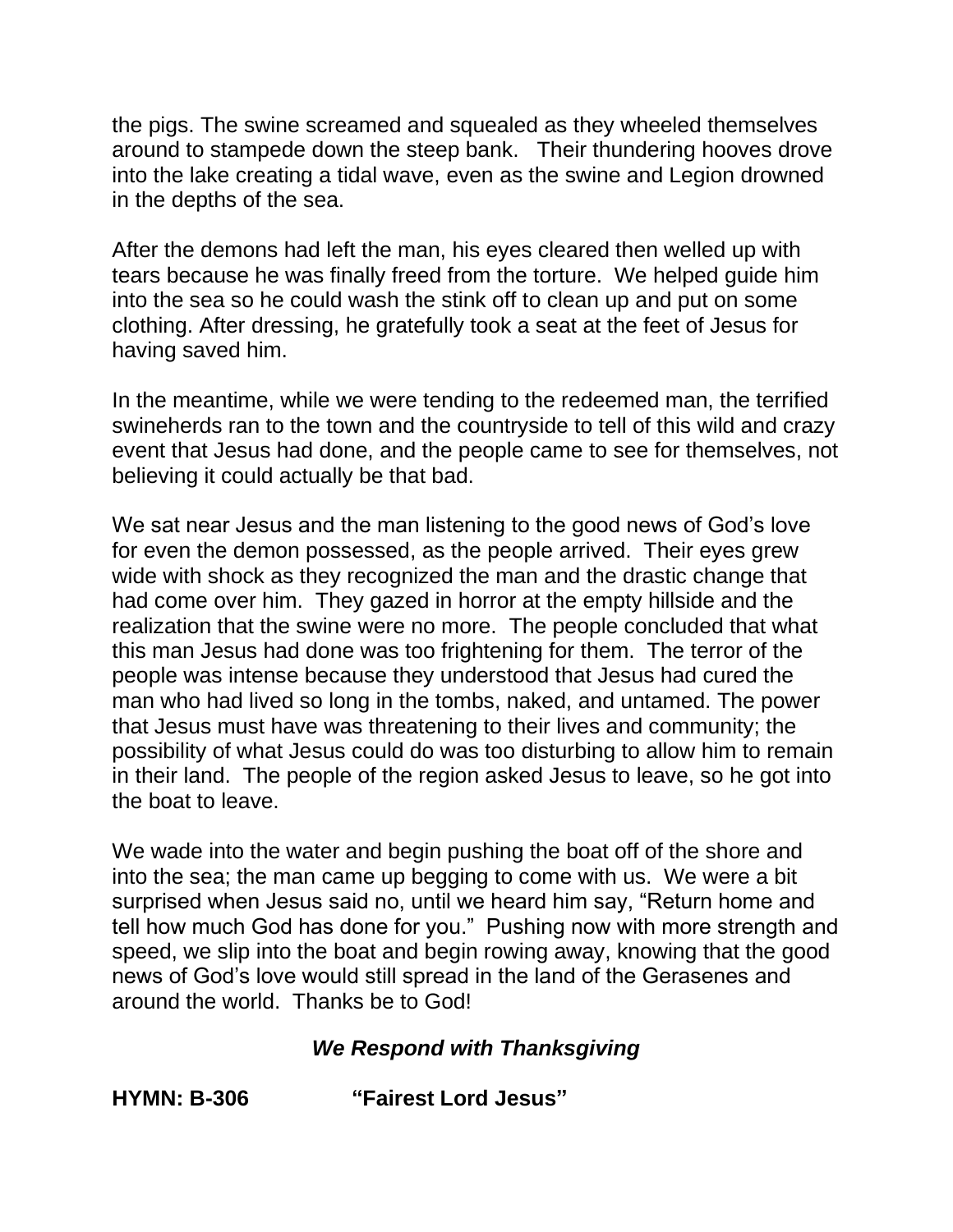1 Fairest Lord Jesus, Ruler of all nature, O Thou of God to earth come down, Thee will I cherish, Thee will I honor, Thou, my soul's glory, joy, and crown.

2 Fair are the meadows, airer still the woodlands, Robed in the blooming garb of spring: Jesus is fairer, Jesus is purer, Who makes the woeful heart to sing.

3 Fair is the sunshine, Fairer still the moonlight, And all the twinkling starry host: Jesus shines brighter, Jesus shines purer, Than all the angels heaven can boast.

# **AFFIRMATION OF FAITH**

I believe in God the Father Almighty, creator of heaven and earth. I believe in Jesus Christ, God's only Son our Lord; who was conceived by the Holy Spirit, born of the Virgin Mary, suffered under Pontius Pilate, was crucified, died, and was buried; he descended to the dead. On the third day he rose again; he ascended into heaven, he is seated at the right hand of the Father, and he will come again to judge the living and the dead. I believe in the Holy Spirit; the holy catholic Church; the communion of saints; the forgiveness of sins; the resurrection of the body; and the life everlasting. Amen. *(The Apostles' Creed-Ecumenical)*

#### **OFFERING (Please remember to mail your offering to Bethel Murdoch Presbyterian Church, 9602 Murdoch Goshen Road, Loveland, Ohio 45140)**

**DOXOLOGY** Praise God from Whom all blessings flow; Praise Him all creatures here below; Praise Him above Ye heavenly hosts; Praise Father, Son and Holy Ghost. Amen.

#### **JOYS & CONCERNS OF THE CONGREGATION – (Please send your joys and concerns to the church email and we will publish them in the weekly ENews)**

# **PRAYERS OF THE PEOPLE**

Let us pray,

L: God's Spirit joins with our spirits, Alleluia,

**P: to declare that we are children of God. Alleluia!**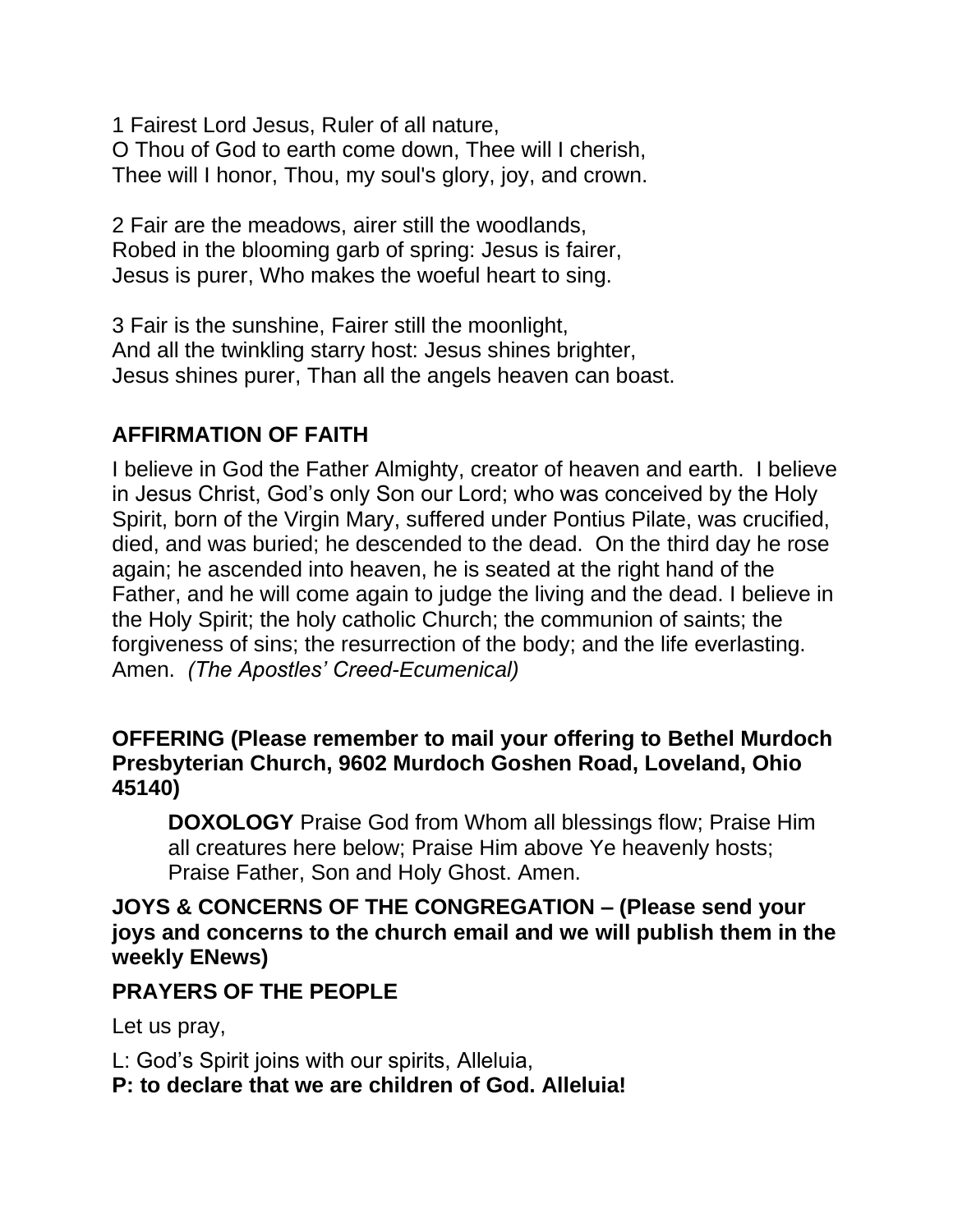L: Come, Spirit of wisdom, and teach us to value the highest gifts.

# **P: Come, Holy Spirit.**

L: Come, Spirit of understanding, and show us all things in the light of eternity.

# **P: Come, Holy Spirit.**

L: Come, Spirit of counsel, and guide us along the straight and narrow path to our heavenly home.

# **P: Come, Holy Spirit.**

L: Come, Spirit of might, and strengthen us against every evil spirit and interest which would separate us from you.

# **P: Come, Holy Spirit.**

L: Come, Spirit of knowledge, and teach us the shortness of life and the length of eternity.

# **P: Come, Holy Spirit.**

L: Come, Spirit of godliness, and stir up our minds and hearts to love and serve the Lord our God all our days.

### **P: Come, Holy Spirit.**

L: Come, Spirit of fear of the Lord and make us tremble with awe and reverence before your divine majesty.

### **P: Come, Holy Spirit.**

Come, Holy Spirit! Rain upon our dry and dusty lives. Wash away our sin and heal our wounded spirits. Kindle within us the fire of your love to burn away our apathy. With your warmth bend our rigidity, and guide our wandering feet. We pray these and all things through Jesus Christ our Lord and we pray the prayer he taught us as we say together,

# **THE LORD'S PRAYER**

Our Father, who art in heaven, hallowed be thy name, thy kingdom come, thy will be done, on earth as it is in heaven. Give us this day our daily bread; and forgive us our debts, as we forgive our debtors; and lead us not into temptation, but deliver us from evil. For thine is the kingdom, and the power, and the glory, forever. Amen.

# *We are Sent Out to Love and Serve*

# **HYMN: B-355 "Hear the Good News of Salvation"**

1 Hear the good news of salvation: Jesus died to show God's love. Such great kindness! Such great mercy! Come to us from heaven above.